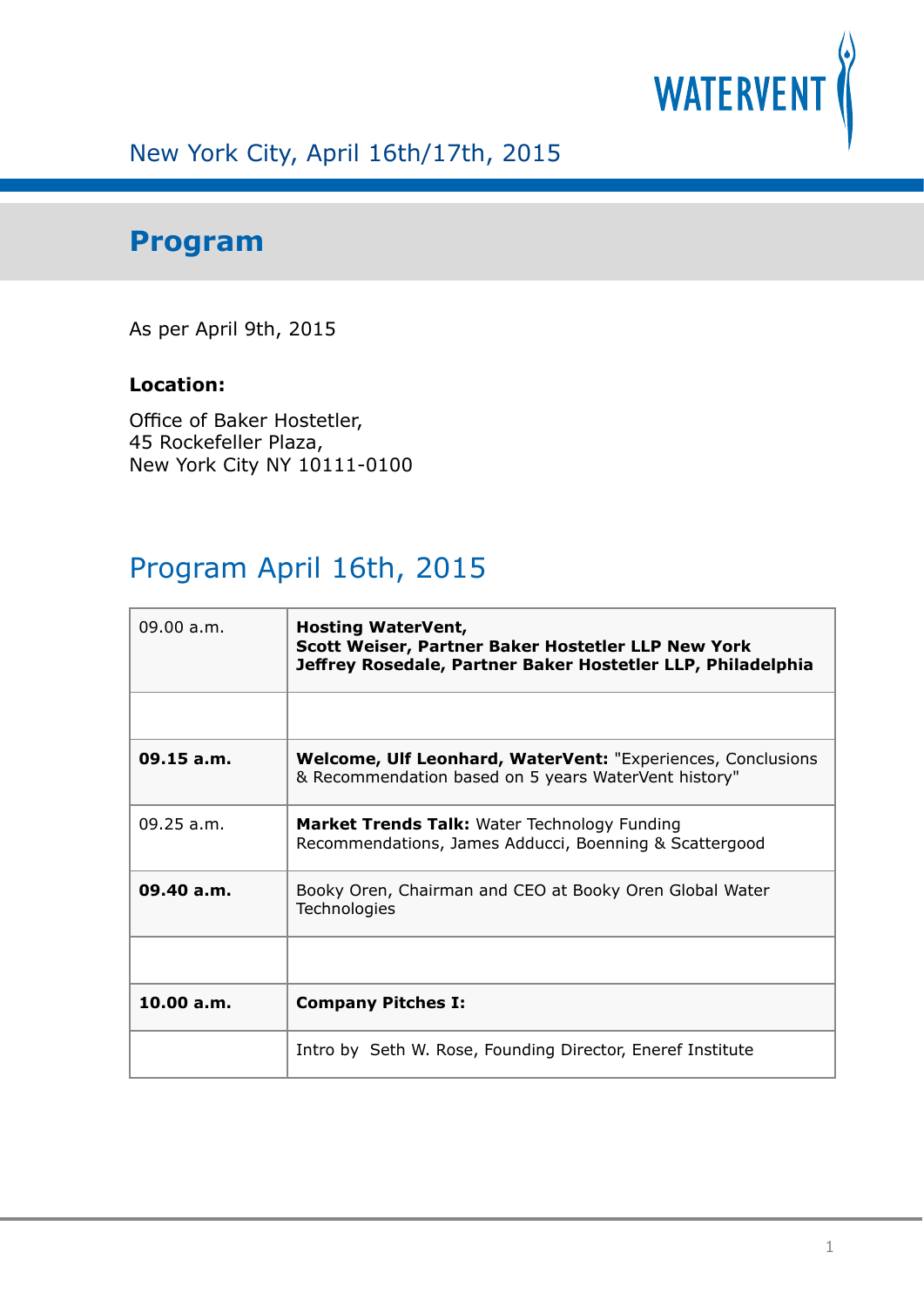**WaterWent Program**



|            | Priority Presentation: Abtech Holdings                                                          |
|------------|-------------------------------------------------------------------------------------------------|
|            | <b>GD German Desalination GmbH</b>                                                              |
|            | Ennesys                                                                                         |
|            | Marcelo Martínez Consulting + Innovation                                                        |
|            | Water Powered Technologies                                                                      |
|            | Aqua-Aero WaterSystems BV                                                                       |
|            |                                                                                                 |
| 10.50 a.m. | <b>Interview with Innovator-Networks:</b><br>Jud Hill, Managing Partner, Blue Star Capital, LLC |
|            |                                                                                                 |
| 11.05 a.m. | <b>Interview with Innovator-Networks:</b><br>Gary Chambers, Water Info on Tap                   |
|            |                                                                                                 |
| 11.20 a.m. | <b>Coffee &amp; networking break</b>                                                            |
|            |                                                                                                 |
| 11.50 a.m. | Market Trends Talk: Water Technology Scouting, Sudhir Murthy,<br>Innovations Chief, DC Water.   |
|            | <b>Market Trends Talk:</b><br>Water Technology Promotion, Bill Kelly, Isle Uitilities           |
|            |                                                                                                 |
| 12.05 p.m. | <b>Company Pitches II:</b>                                                                      |
|            | akvola Technologies                                                                             |
|            | Liquidity Nanotech Corporation                                                                  |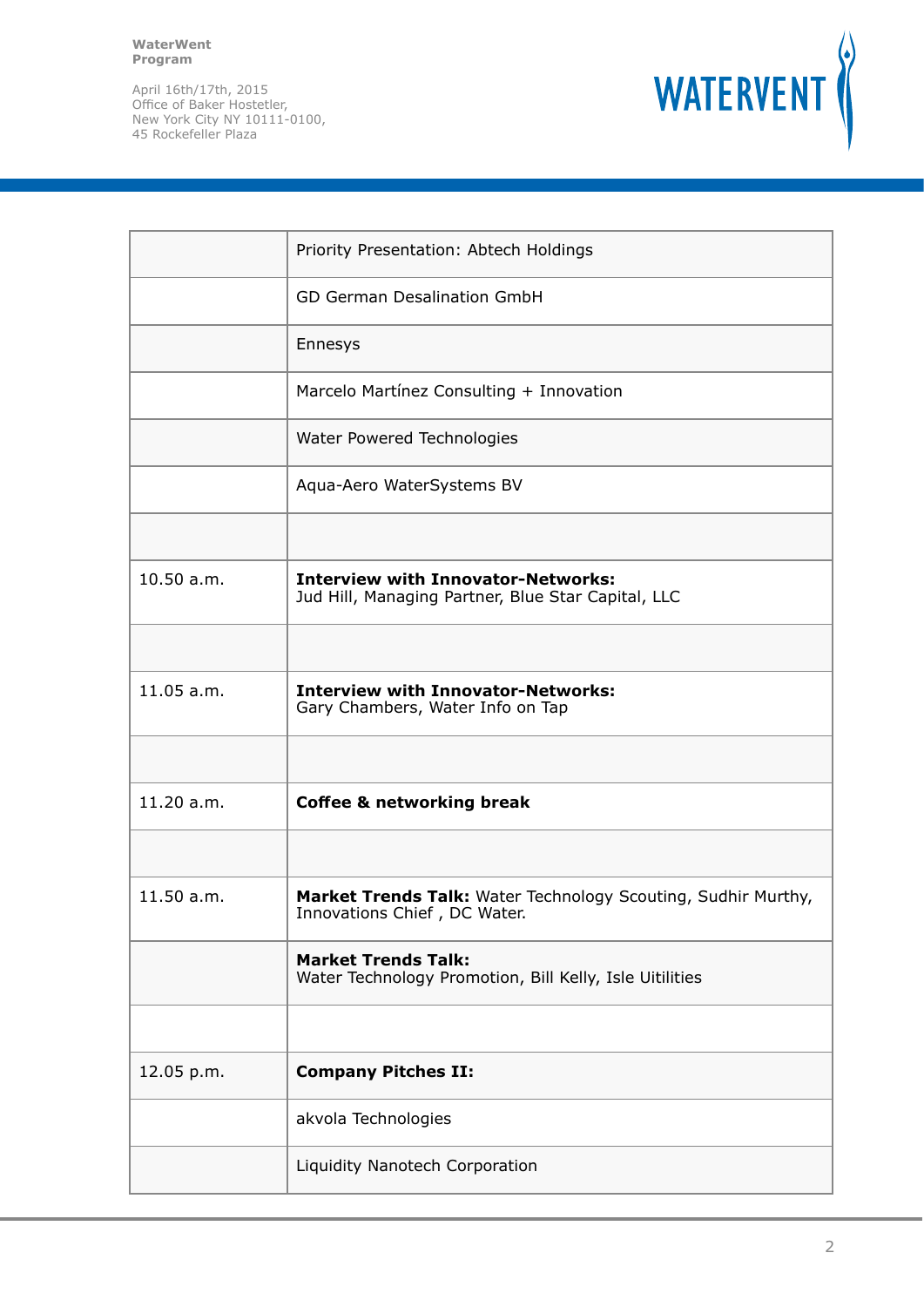**WaterWent Program**



|            | Water Desalination International                                                               |
|------------|------------------------------------------------------------------------------------------------|
|            | ProAcqua Group srl                                                                             |
|            | California Safe Soil, LLC                                                                      |
|            |                                                                                                |
| 12.55 p.m. | Interview with Investor: Debra Coy, Partner                                                    |
|            | Interview with Entrepreneur: Stuart Shapiro, InfiniteWater Inc.                                |
|            |                                                                                                |
| 1.15 p.m.  | lunch break                                                                                    |
|            |                                                                                                |
| 2.20 p.m.  | <b>Company Pitches III presented by Sally Gutierrez, EPA</b>                                   |
|            | <b>Innovator's Statement:</b><br>Marc Andelman, Water Tech Expert & Insider, Founder of Voltea |
|            |                                                                                                |
|            | Daniel J du Toit                                                                               |
|            | WED Ltd                                                                                        |
|            | <b>HMSolution</b>                                                                              |
|            | LifeneedsWater (Charity)                                                                       |
|            | <b>BGH</b>                                                                                     |
|            | Capital Filtration                                                                             |
|            | Portapure                                                                                      |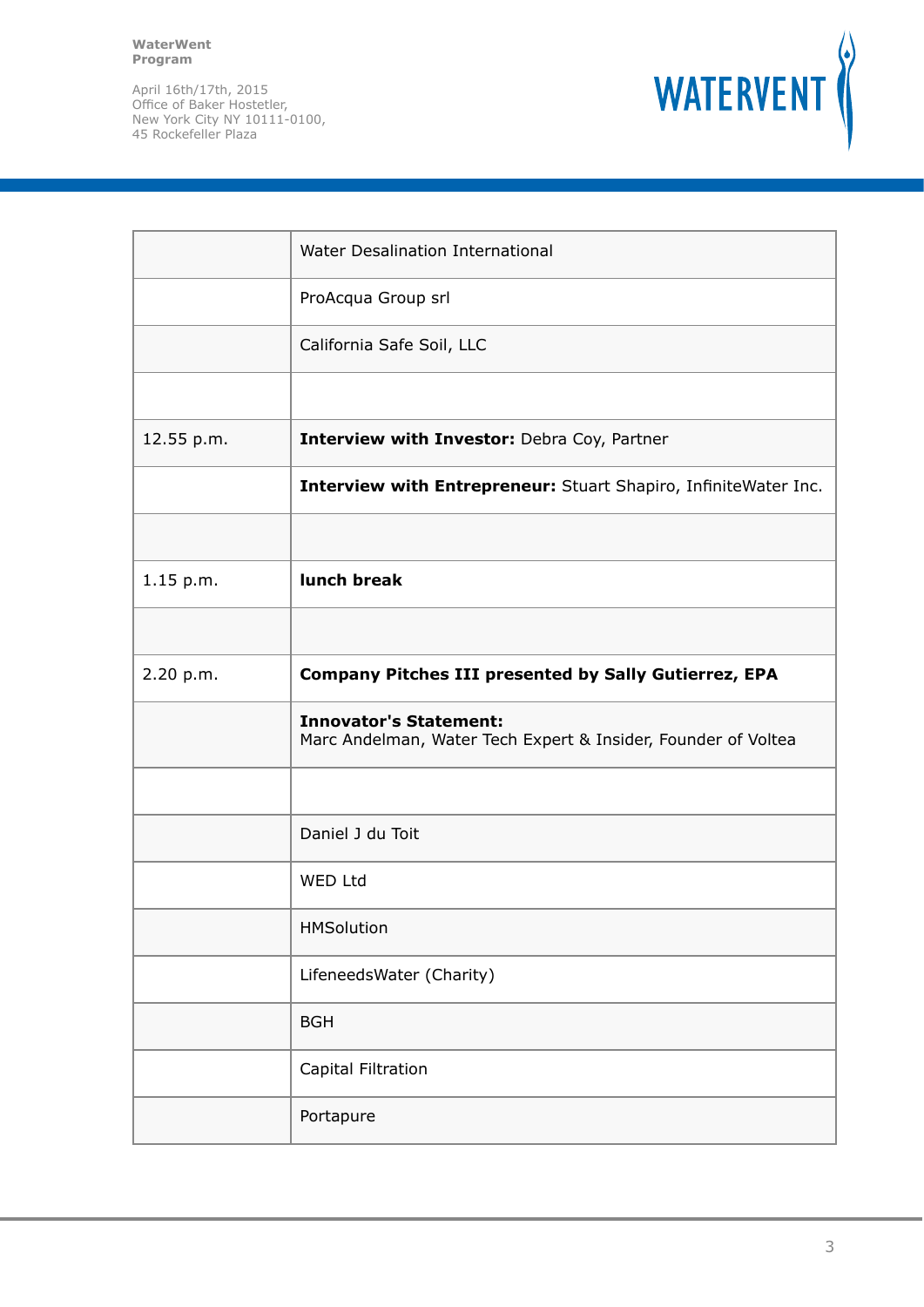

| 3.20 p.m. | Interview with Innovator: Karen Meidlinger, Meidlinger Partners<br>interviewing Eric Stoermer, CEO of Environmental Operating Solu-<br>tions |
|-----------|----------------------------------------------------------------------------------------------------------------------------------------------|
| 3.35 p.m. | <b>Interview with Innovator:</b><br>Ashish Aneja, Advanced Technologies Leader, GE Power                                                     |
|           |                                                                                                                                              |
| 3.50 p.m. | <b>Coffee break</b>                                                                                                                          |
|           |                                                                                                                                              |
| 4.20 p.m. | <b>Company Pitches IV: presented by Douglas Karl Ebert, Senior</b><br>Advisor Americas, Greater Zurich Area                                  |
|           | SplashLink                                                                                                                                   |
|           | Advanced Water Recovery                                                                                                                      |
|           | Sourcewater, Inc.                                                                                                                            |
|           | Mwater                                                                                                                                       |
|           | Cerahelix                                                                                                                                    |
|           | Liberty Hydro, Inc                                                                                                                           |
|           | Infinirel                                                                                                                                    |
|           |                                                                                                                                              |
| 5.20 p.m. | Interview with Innovator Hub: Annelies Schenk, Product Ma-<br>nager Aquatech Global Events                                                   |
| 5.35 p.m. | Interview with Innovator: John W. Robinson Jr., Cornerstone<br>China Advisors: Chinese Water Tech Opportunities                              |